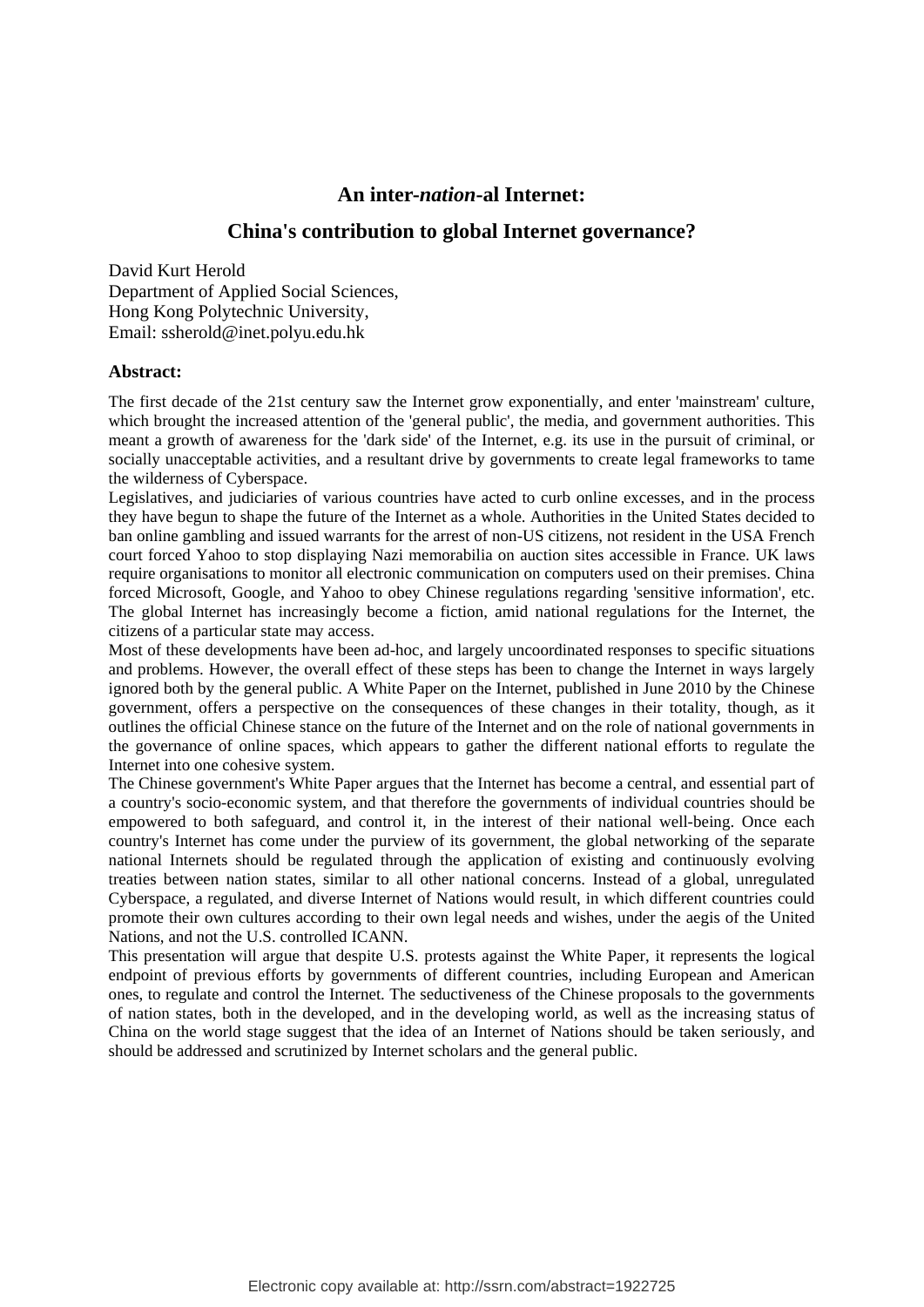# **An inter-***nation***-al Internet: China's contribution to global Internet governance?**

David Kurt Herold, Hong Kong Polytechnic University

Over the course of the past two decades the Internet in its many, and ever-changing incarnations has become almost as commonplace and ubiquitous as telephones. People visit sites and pages on the world-wide-web, chat on their computers with friends, family, and colleagues, employ 'apps' that obtain information online, store data on webservers, etc. The massively increased use of such networking technologies has resulted in the development of ever easier networking 'tools', as well as a growth of 'objectionable' uses of the Internet.

The Internet has become easier to use, as users do not have to worry about any of the networking framework or the underlying technologies to access it. Pointing and clicking, coupled with a few, very basic skills, e.g. typing, choosing the right software, etc. allow almost anybody to start a video chat with another person in another country, and to transmit files to them. The end-user doesn't have to worry about the TCP/IP protocols, location of ISP servers, the routing of messages, choices of backbone server connections, datastream conversions, network packages, etc. – it is all handled for them, including the 'crossing' of national boundaries and jurisdictions.

The easy crossing or avoiding of national boundaries using networking technologies has led to a rise in complaints about some of the data available online. From the clear-cut case of 'child pornography' to cultural and legal differences in attitudes towards gambling, religious jokes, language choices, etc. the use of the Internet has raised important questions about the sovereignty of nation states and the limits of the jurisdiction of national governments. A simple (simplistic?) example can serve to illustrate the issues at stake here:

User X from China and user Z from Germany meet in the 3D online world 'Second Life'. After some initial chit-chat, X complains about Z's choice in avatar and asks 'Why would anyone want to look like a nigger?'

In China, such a question would pass without comment. In Germany, racism is illegal, and Z would probably feel offended, while in the USA, where the servers for Second Life are located, the choice of the word 'nigger' would cause additional problems. How to judge this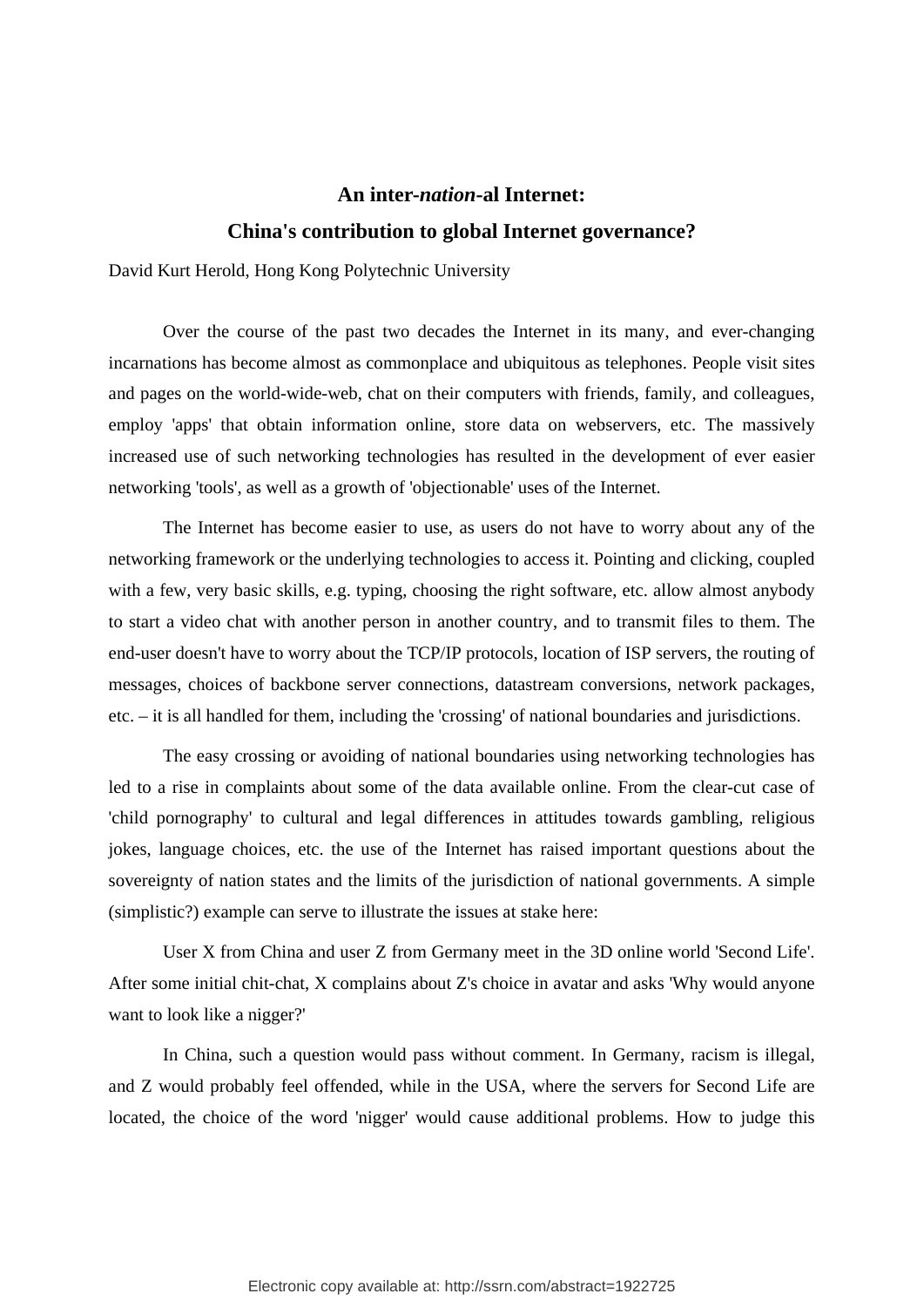situation, then? Whose values to apply? Does it matter that English is neither X nor Z's mother tongue? Are the two people 'meeting' online, and if so 'where'? Is this an example of 'communication' between a Chinese person and a German person using available technologies? Should 'the Internet' be treated as similar to the telephone, i.e. a communication technology, or as something different?

Manuel Castells (2010 [1996]) and others have argued that the Internet represents the emergence of a new kind of society or a fundamental change of existing societies, emphasising its 'networking' effects, and its value as part of 'Information and Communication Technologies' (e.g. Dutton & Jeffreys, 2010), thus placing the emphasis on the *offline* users who are connected to each other through technology, and the changes this technology is causing *offline*. While this approach to the Internet has proved to be very fruitful, and provided the basis for many valuable studies of societal developments over the past twenty years, this paper wants to suggest that such approaches are failing to take into account developments in the non-academic world, in which state actors are shaping a future for the Internet that follows a very different logic, and that could radically transform the Internet from being a *global Information Network* into a collection of *inter-connected national Intranets*.

The paper will first employ a number of examples from the past decade to illustrate the creeping nationalisation of the Internet, i.e. the splintering of the global Internet into different, locally-accessible versions of the Internet. This will be followed by an analysis of a White Paper on the Internet published by the government of the People's Republic of China in June 2010, which is to date the clearest expression by a state actor on their desired future development of the Internet as a regulated network of state-controlled, national Intranets. The Chinese state's suggestions will then be placed into a more general framework through a comparison with the emergence of the concept of the 'nation-state', and an overview over some of the statements made about the Internet by state actors in 2011. This paper wants to propose that it might be advisable for academic discussions of the Internet to adopt 'spatial' metaphors for the Internet, if they want to influence political debates about the future of the Internet, if they wish to influence the transformation of the global Internet into an inter-*nation*-al Internet.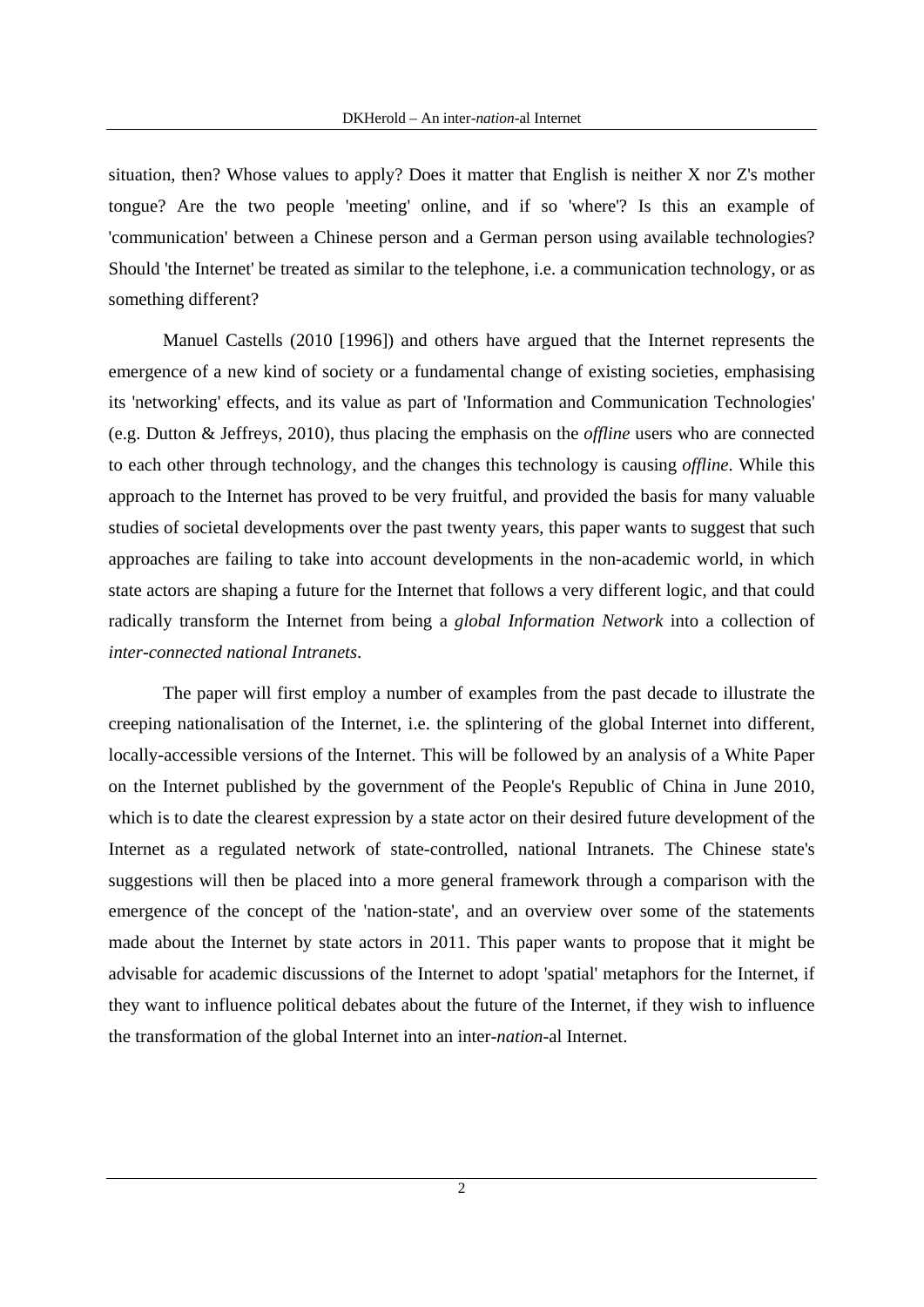#### **The creeping nationalisation of the Internet**

In 2000, a French judge ordered Yahoo, the US Internet giant, to make it impossible for French Internet users to bid for Nazi memorabilia from World War II on their auction site, as such memorabilia are illegal in France (Enos, 2000). Yahoo decided to fight this decision in the interest of keeping the Internet free from government interference, and a year later a judge in the USA 'overturned' the ruling of the French courts. The US judge argued that Yahoo did not have to follow the ruling of the French courts, as Yahoo as a US firm had a constitutionally guaranteed right to '*freedom of expression*' (Lawson, 2001) which they were exercising when posting materials online. The French state appealed this ruling, though, and three years later the French verdict was upheld on appeal. The  $9<sup>th</sup> US Circuit Court$  of Appeals argued that a US court could not interfere with or set aside the rulings of a foreign court that the USA recognised (Pinsent Masons, 2004). As a result, Yahoo would have to censor those parts of their website accessible from inside France, i.e. localise their auction site. For the Internet in general, this was an important decision, as it meant that the French interpretation of the Internet as being data or media services accessible to end-users living in a specific jurisdiction was affirmed as 'valid' for all Internet pages accessible by end-users living in France, thus creating a 'local' version of the 'global' Internet.

In a case also involving the posting of information by users of a globally accessible website, three Google executives were convicted in Italy in 2010, after a user posted a video to YouTube that showed several Italian school children bullying a mentally disabled child (Ryan, 2010). The Google executives were condemned for not taking down the video 'fast enough', thus in effect requiring YouTube and its parent company Google to vet all videos accessible to Italian end-users before posting them online. Probably as a result of this judgment, Google was quick to shut down the blog of a critical Italian blogger after receiving a court order to do so, although the order came from the prosecutor who was being criticised on the blog, and apparently aimed at silencing this critical voice (Cartier, 2011). American notions of 'freedom of speech', or of 'online freedom' became subject to Italy's laws, and 'the Internet' had to be localised for Italian end-users.

In a far more forceful demonstration of the state's power to enforce local regulations online, US law enforcement officials arrested numerous people in 2006 (McCarthy, 2006) and in 2008 (Kearney, 2008) for running websites offering sports betting to citizens of the USA.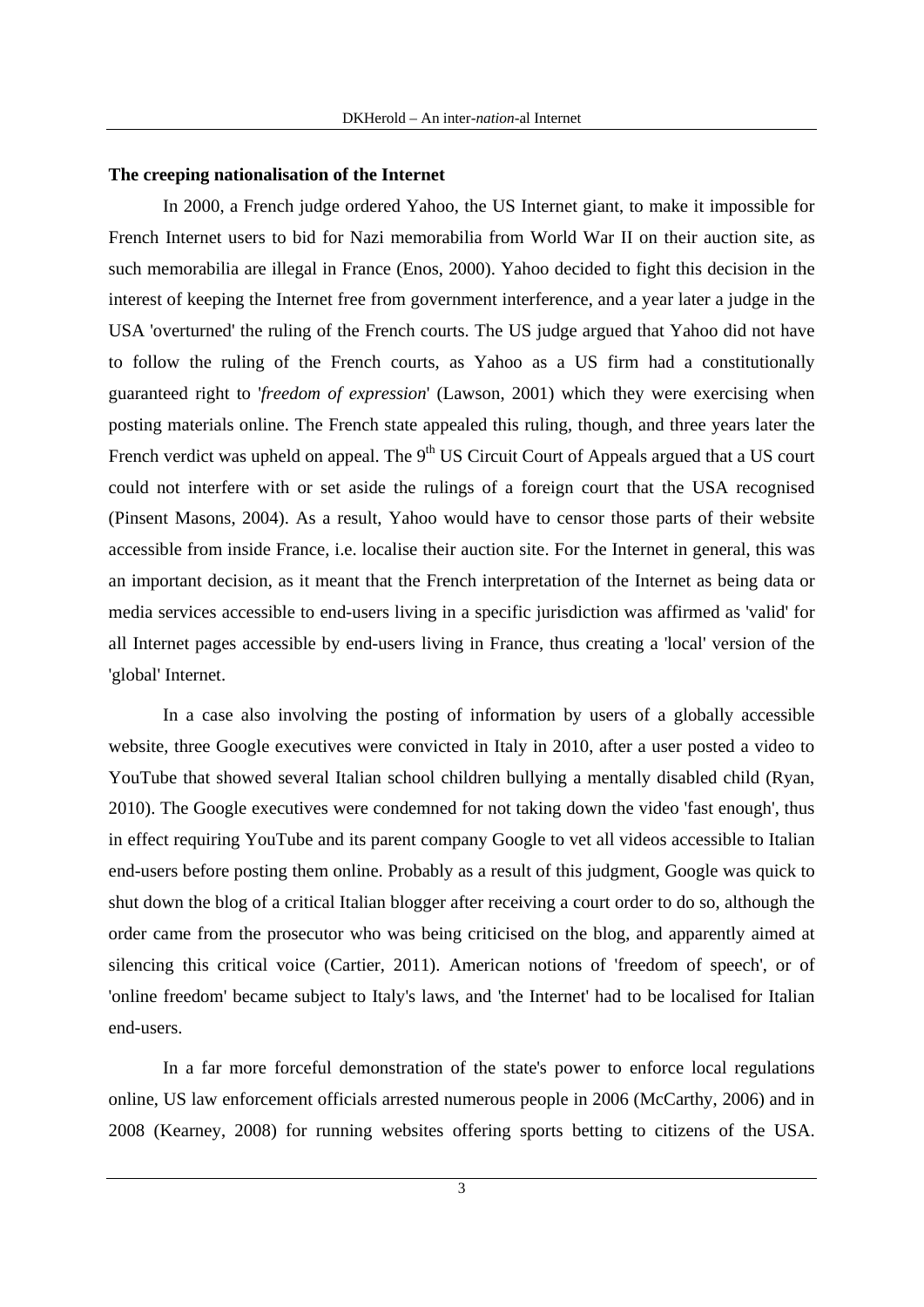Neither the owners of the websites, nor the servers running the sites were located in the USA, but the American authorities argued that the sites were illegal in the USA, accessed by US citizens, and therefore the owners of the sites were liable under US law. British nationals were extradited to the US on the charge that they should have collected US taxes from all US bettors, even if the sites were 'off-shore' (Kennedy & Doran, 2006), and the European Union was pressured into agreeing with the prosecution of Europeans and European betting sites, despite previous agreements to the contrary (Kearney, 2008). Again, a state actor had decided that the location and nationality of the end-users of the Internet was the place of jurisdiction, and other governments had concurred, thus forcing another part of the Internet to introduce end-user location-scanning, and the offering of localised versions of the Internet to its users.

The effect these and other, similar cases have had on the Internet as a whole is measurable in the degree to which the Internet has become localised during the past decade. Google's offerings, from Search results to Google News to GMail or even Google Scholar, have all received location-aware makeovers that offer end-users different results and a different interface based on their IP address. Other 'global' Internet companies, e.g. Amazon, Ebay, Facebook, Yahoo, etc. have followed suit and localised their Internet offerings, while making it difficult to access services from other localities. While this has led to easier access to Internet services by users not proficient in other languages, the 'splintering' of the Internet has reinforced notions of nation states control and responsibility over and for the Internet accessible to their citizens.

#### **The 2010 Chinese Whitepaper on the Internet**

In China the government has been more active in its engagement with the Internet than in most other countries. From the start, the Chinese Internet was set up very differently to the Internet elsewhere. During the 1990s, the central government of China set up four state-owned entities to provide Internet access in China, and even after the provision of private Internet access in 1997, this arrangement persisted. The Chinese state kept ownership and control over the access routes to the Internet, and only allows private enterprises and individuals to rent bandwidth from state-owned enterprises.

The Chinese state or state-controlled entities own the physical backbone of the Internet in China, which is very different from other countries, where private Internet Service Providers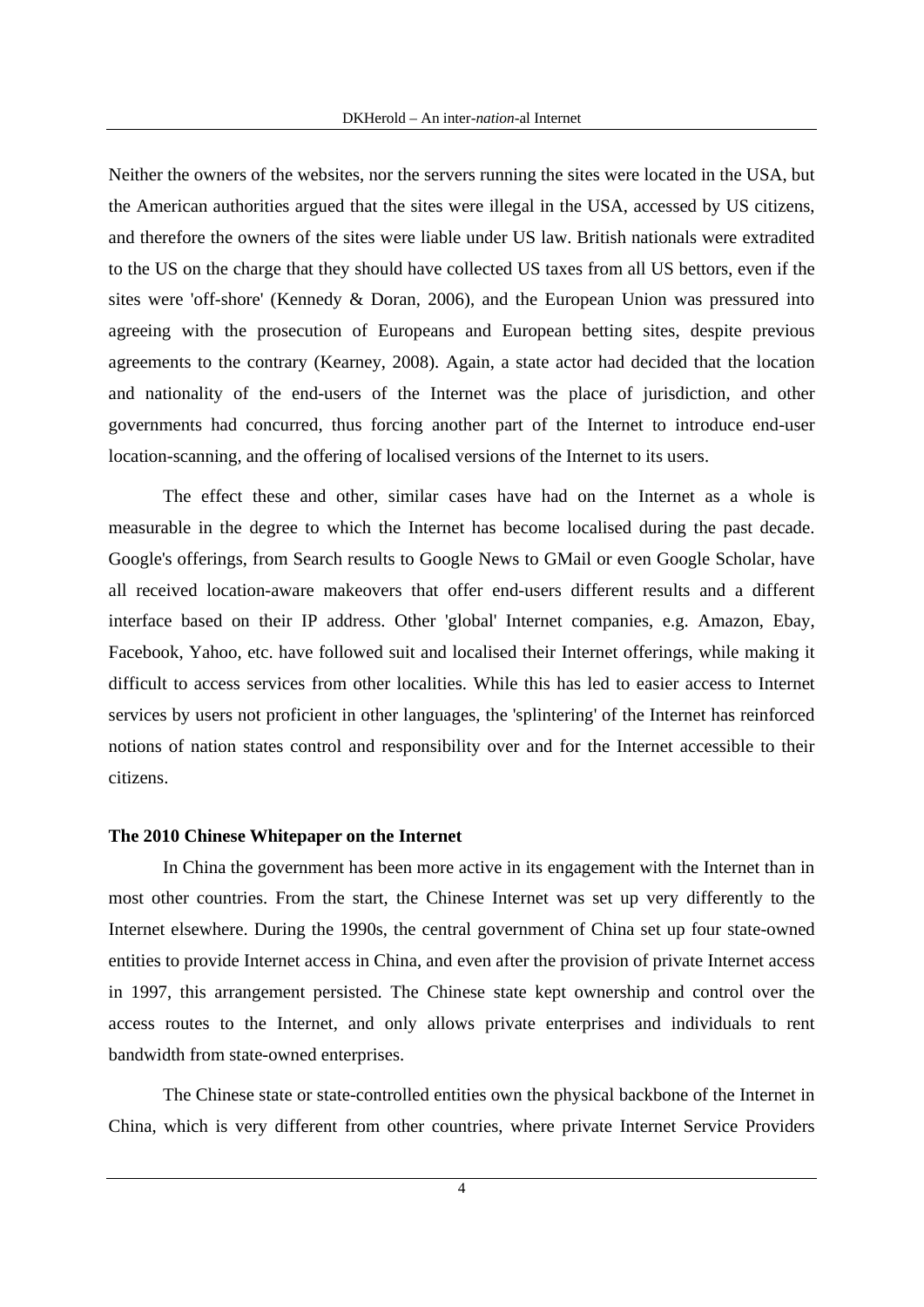compete against each other under the jurisdiction of the state. This means, the Chinese government did not have to gain control over the Internet, or react to developments online, but has to explicitly or implicitly allow everything that happens in Chinese cyberspace. The Internet in China, run on state-owned hardware servers, state-owned fibre-optics, via state-owned switches is 'government allowed'.

"China has injected enormous sums of money into Internet infrastructure construction. From 1997 to 2009 a total of 4.3 trillion yuan was invested in this regard, building a nationwide optical communication network with a total length of 8.267 million km."

(Information Office of the State Council of the PRC, 2010)

This control of the Chinese government over the Internet in China has led to a quasiseparation from the rest of the world-wide Internet. The control exercised by the Chinese government over the Internet in China has created enough obstacles and hassles for Chinese Internet users to make 'international' Internet access slow and undesirable, though not impossible (Herold, 2011c). As Sherman So argued, "China is not on the Internet, it's basically an intranet" (as quoted in Fong, 2009; see also So & Westland, 2010). The lack of speed, occasional timeouts, and blocked sites make any access to non-Chinese websites from within China unattractive enough for Chinese Internet users not to bother trying (Roberts, 2011). As a result, Chinese cyberspace remains largely separated from the rest of the world, and has developed many unique features, including a much greater engagement of government officials with Internet users on forums, blogs, micro-blogs, etc. (see e.g. Bandurski, 2011; Chu & Cheng, 2011; Farrall & Herold, 2011; Herold, 2008, 2010, 2011b; Meng, 2011).

In June 2010, the State Council of the People's Republic of China published a White Paper on the Internet in China, outlining their vision for the future of not only the Chinese, but the global Internet. It defines the role of nation states and governments in relation to the Internet, and frames the debate not primarily in terms of 'information' or 'communication', but rather as a necessary outgrowth of the economic importance of the Internet, particularly in developing countries.

"The Chinese government fully understands the Internet's irreplaceable role in accelerating the development of the national economy, pushing forward scientific and technological advancement, and expediting the informational transformation of social services, and places emphasis on and actively supports Internet development and application."

5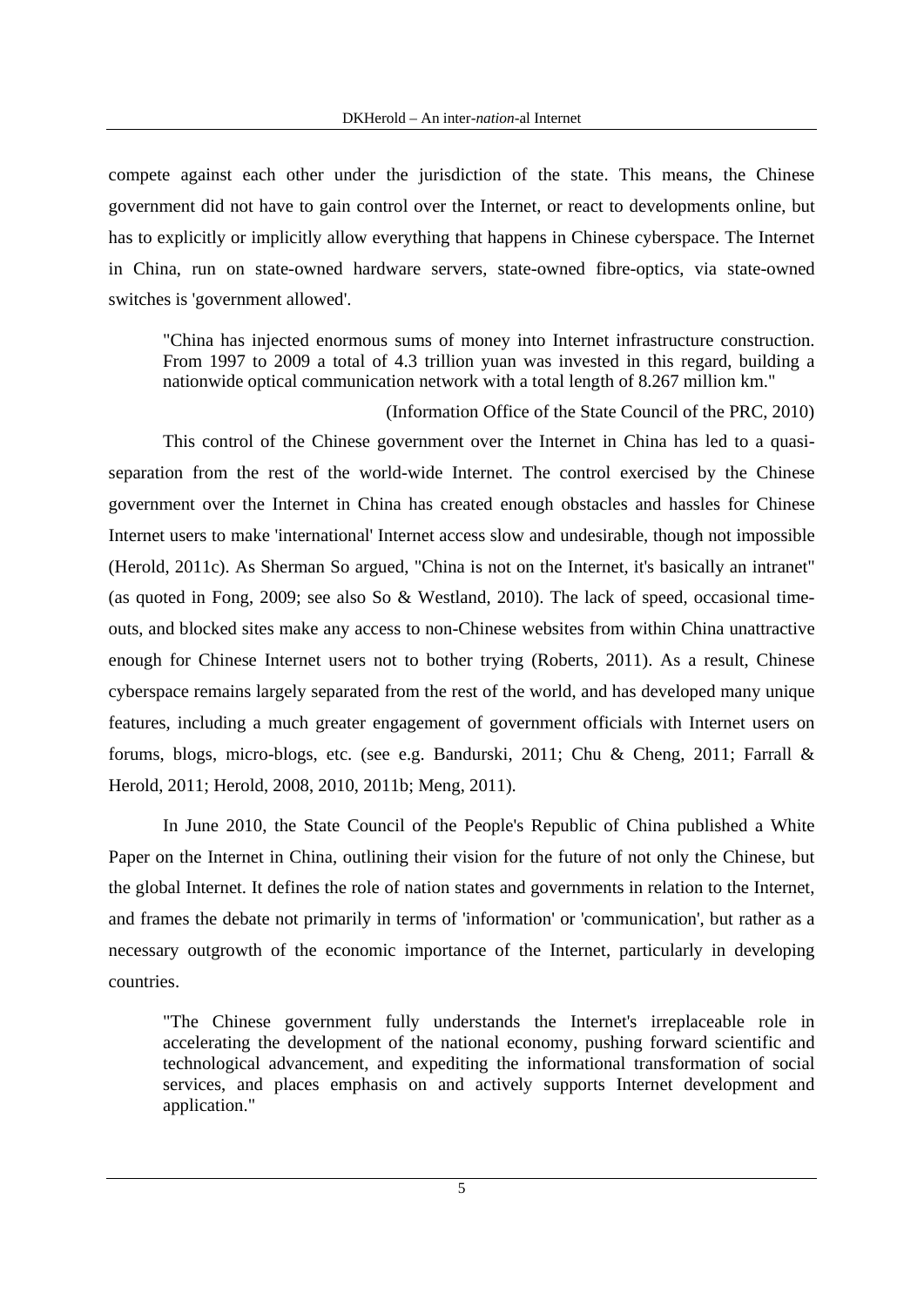(Information Office of the State Council of the PRC, 2010)

Within this frame of reference, the supervision of the Internet by national governments is logical and unavoidable. Any facet of "the national economy" that plays an "irreplaceable role" has to be safeguarded against both external, as well as internal threats, and policed by the authorities to guard it against interference.

"To build, utilize and administer the Internet well is an issue that concerns national economic prosperity and development, state security and social harmony, state sovereignty and dignity, and the basic interests of the people. The government has a basic policy regarding the Internet: active use, scientific development, law-based administration and ensured security. The Chinese government has from the outset abided by law-based administration of the Internet, and endeavoured to create a healthy and harmonious Internet environment, and build an Internet that is more reliable, useful and conducive to economic and social development."

(Ibid.)

The Internet regulations of the Chinese state are not meant as a straight-jacket to control the development of the Internet, or to prevent criticism of the government as such – although there is a high level of censorship on the Chinese Internet (Herold, 2011a; Mu, 2011; Xinhua News Agency, 2011). Regulations have frequently been adjusted, and will continue to be adjusted to meet new developments, and to allow for emerging needs. The Chinese government is particularly interested in not doing this in isolation, though, but in collaboration with other governments who – according to the Chinese understanding of the Internet – are in a similar position of needing to safeguard their citizens' access to the Internet to protect their national economies.

"The Chinese government will constantly adjust relevant policies to better match the inherent law and the objective requirements of the development and administration of the Internet. While absorbing good experiences of other countries in developing and controlling the Internet, China is prepared to work with them for the further progress of the Internet."

## (Information Office of the State Council of the PRC, 2010)

The importance of the Internet to China's national economy means that "Internet security is an important part of China's Internet administration, and an indispensable requirement for protecting state security and the public interest" (Ibid.). The Chinese government has therefore not only the right, but also the duty to ensure the smooth running of the Internet, as it is "an

6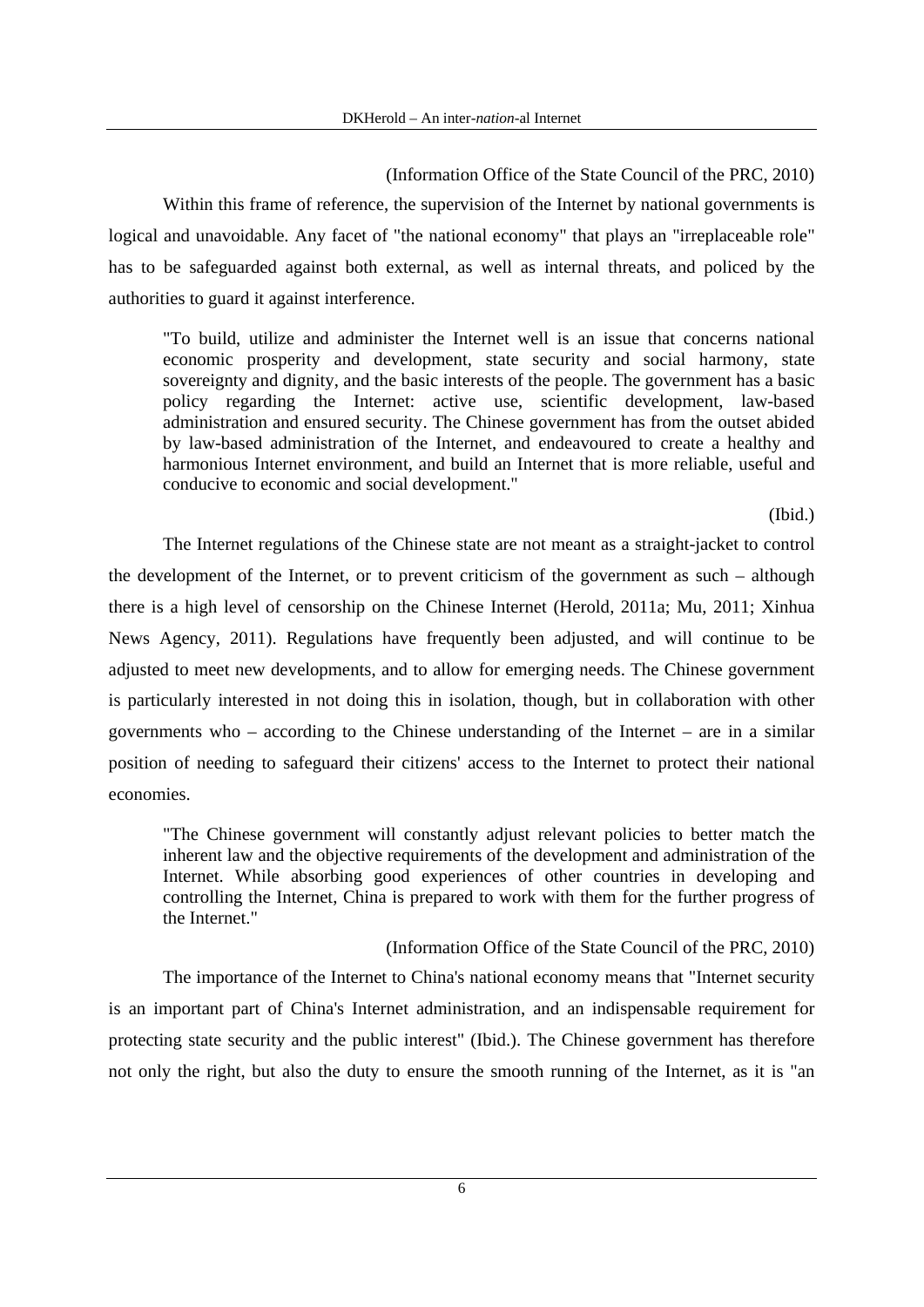important infrastructure facility for the nation" (Ibid.). These arguments, based in politicaleconomy discourses lead to the logical conclusion that

"within Chinese territory the Internet is under the jurisdiction of Chinese sovereignty. The *Internet sovereignty of China* should be respected and protected. Citizens of the People's Republic of China and foreign citizens, legal persons and other organizations within Chinese territory have the right and freedom to use the Internet; at the same time, they must obey the laws and regulations of China and conscientiously protect Internet security."

(Ibid. - my emphasis)

This statement and claim by the central government of China is important, as it serves to redefine the Internet. The Internet and related technologies are not merely information and communication technologies (ICTs), but more than that. Its economic value to the national economy turns 'cyberspace' into *legal territory* under the jurisdiction of the nation state. Not only end-users of the Internet, or the parts of the Internet accessible to them, but *all* Internet data *on* servers located inside the territory of the People's Republic of China have to obey the laws of the PRC.

The *Internet sovereignty* the Chinese government claims for itself is a concise summary of the state ownership of and the many regulations for the Internet that limit Chinese cyberspace, and as such not very surprising. Through the connotations of the term 'sovereignty', though, the Chinese claim also proposes a new model for the *international* Internet that challenges the more idealistic constructs of a world-wide network in which users freely communicate and exchange information. While non-Chinese conceptualisations tend to focus on the individual users of the Internet, on their contributions, their rights, etc. in a global environment, the Chinese framework sees the individual user as part of a 'nation', i.e. as embedded in cultural traditions, economic structures, political sovereignties, etc. Although *individual* users might prefer a *globalising* approach to the Internet that allows them to interact freely with Internet users from around the world, the '*group of users*' living under the jurisdiction of a *specific state* has needs that supersede the naive (?) perspective of the individual.

"National situations and cultural traditions differ among countries, and so concern about Internet security also differs. Concerns about Internet security of different countries should be fully respected. […] Though connected, the Internet of various countries belongs to different sovereignties."

(Ibid.)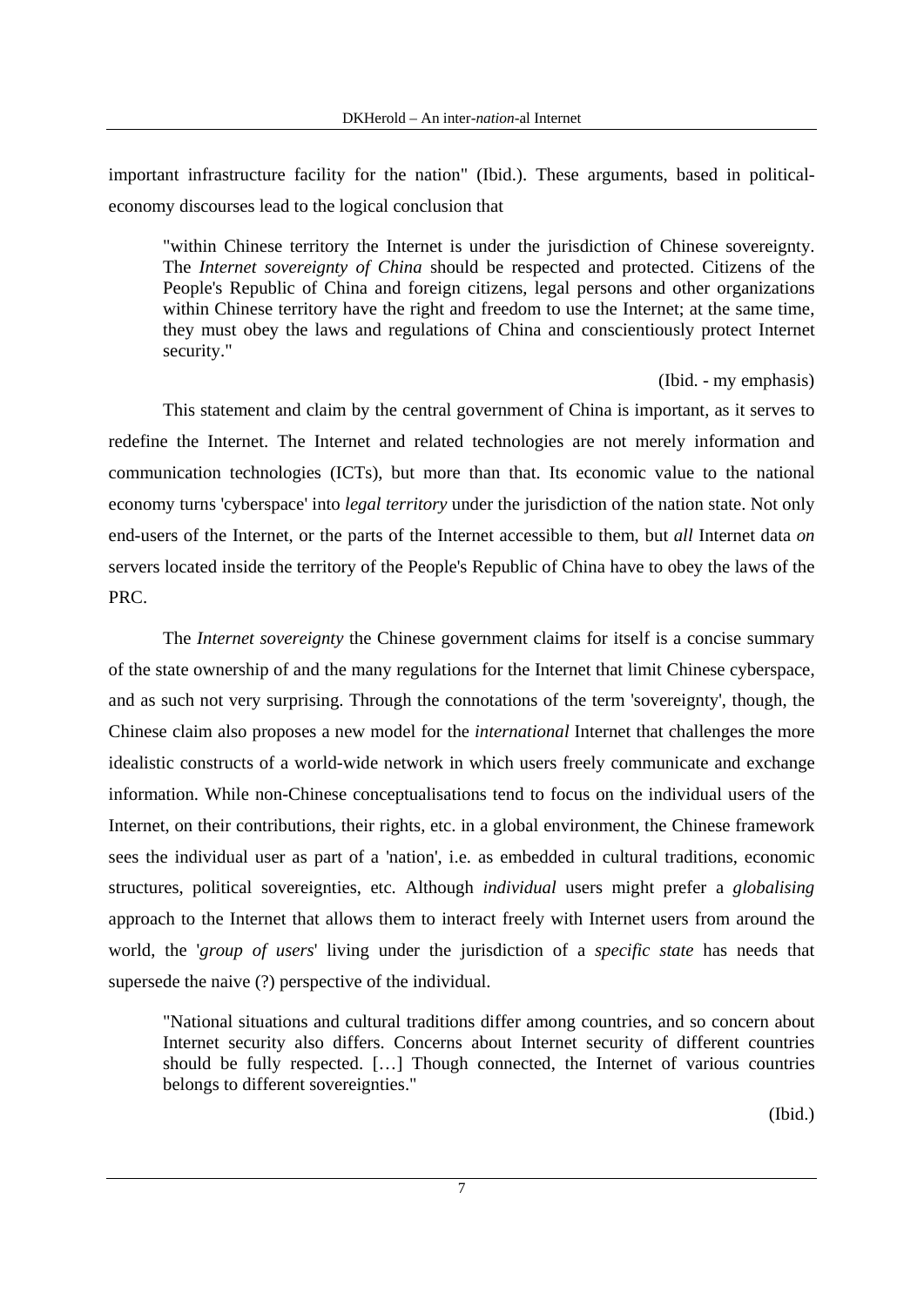In Germany and France, Nazi memorabilia are illegal, in the USA gambling is restricted. Each nation state has its own legal, and cultural sensitivities that are expressed in national laws and regulations. The Chinese White Paper is arguing that these laws and regulations ought to apply to *all* 'areas' under the jurisdiction of the state, not only to the *offline* ones. Instead of the *ad-hoc* application of laws to problem-cases online, as in the examples provided earlier, the Chinese government argues for the pre-emptive legal clarification of the status of the Internet worldwide, i.e. for an integration of the Internet into the existing international political structures.

"Though connected, the Internet of various countries belongs to different sovereignties, which makes it necessary to strengthen international exchanges and cooperation in this field. China maintains that all countries should, on the basis of equality and mutual benefit, actively conduct exchanges and cooperation in the Internet industry, jointly shoulder the responsibility of maintaining global Internet security, promote the healthy and orderly development of the industry, and share the opportunities and achievements brought about by this development."

(Ibid.)

The zoning of the Internet into different national sovereignties would result in the emergence of *national Intranets* under the jurisdiction and control of national governments, whose *inter*-connection is governed by "bilateral dialogue and exchange mechanisms" (Ibid.). Similar to the movements of people and goods across international borders, the flow of data would be regulated as well, and the cooperation between different governments would become crucial.

"In order to draw on the experience of other countries in developing and administering the Internet industry, the Chinese government has organized dozens of delegations since 2000 to pay visits to more than 40 countries in Asia, Europe, North America, South America and Africa, and has applied some of their successful experiences to its own Internet development and administration. "

(Ibid.)

The current Internet system, grown out of its early beginnings in the USA under the loose administration of – from a Chinese perspective – the *US-American* Internet Corporation for Assigned Names and Numbers (ICANN) is unacceptable within this framework. For the Internet to develop fully, and for all countries to share fully in the advantages the Internet provides, the Internet can no longer be controlled by the citizens of only one country. Instead, *all* countries should share in the administration of the Internet based on international treaties.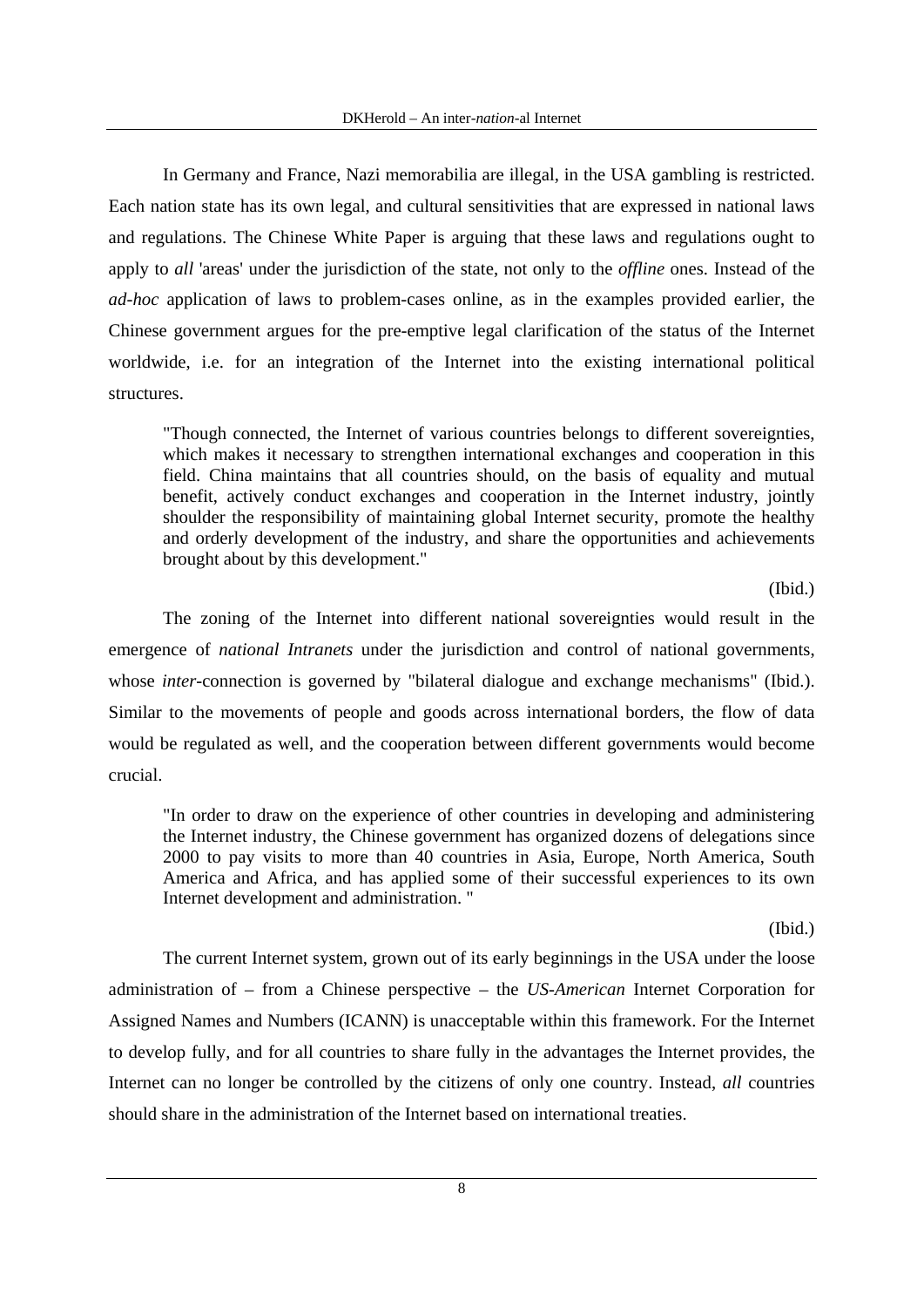"China maintains that all countries have equal rights in participating in the administration of the fundamental international resources of the Internet, and a multilateral and transparent allocation system should be established on the basis of the current management mode, so as to allocate those resources in a rational way and to promote the balanced development of the global Internet industry. *All countries should conduct multiform, multi-channel and multi-level exchanges and cooperation in this regard* on the basis of equality and mutual benefit."

(Ibid. - my emphasis)

The Chinese vision of the Internet would effectively create a loosely connected system of national Intranets, whose gateways are controlled by national governments. An inter-*nation*-al Internet should be governed by national codes of law, existing international agreements, and (to be agreed) international Internet agreements. This should then be embedded within existing international frameworks for cooperation between nation states, and supervised by the *United Nations* as already established, legitimate, supra-national body for interactions between nation states.

"China holds that the role of the UN should be given full scope in international Internet administration. China supports the establishment of an authoritative and just international Internet administration organization under the UN system through democratic procedures on a worldwide scale."

#### (Ibid.)

The Chinese Whitepaper, in short, constructs the Internet as an extension of existing (offline) national space, under the jurisdiction of the specific government of a nation state. In this setting, the Internet is more than just a channel or communication, for the transmission of information, but is instead seen as *online space* – the term 'virtual' being counterproductive. The 'story' of the Internet of the past 20+ years is then re-cast as a repetition of the settling of the Wild West of the USA:

*The Internet used to be a wild, unregulated, border-less place for pioneers and individualists. This began to change as Civilisation arrived to protect the weak and facilitate the exploitation of economic resources. Robber-barons of the Internet arose (e.g. Google) who are still wielding a lot of power (2011), but their era will soon end, as civilisation expands and the state gets ready to challenge their powers. The wilderness is settled and made habitable for all through infrastructure improvements and the elimination of dangers. 'Settled areas' are created (Facebook, Twitter, 'Apps') and 'the law' has arrived to watch over the now settled territories ready to join 'the Union' (offline world).*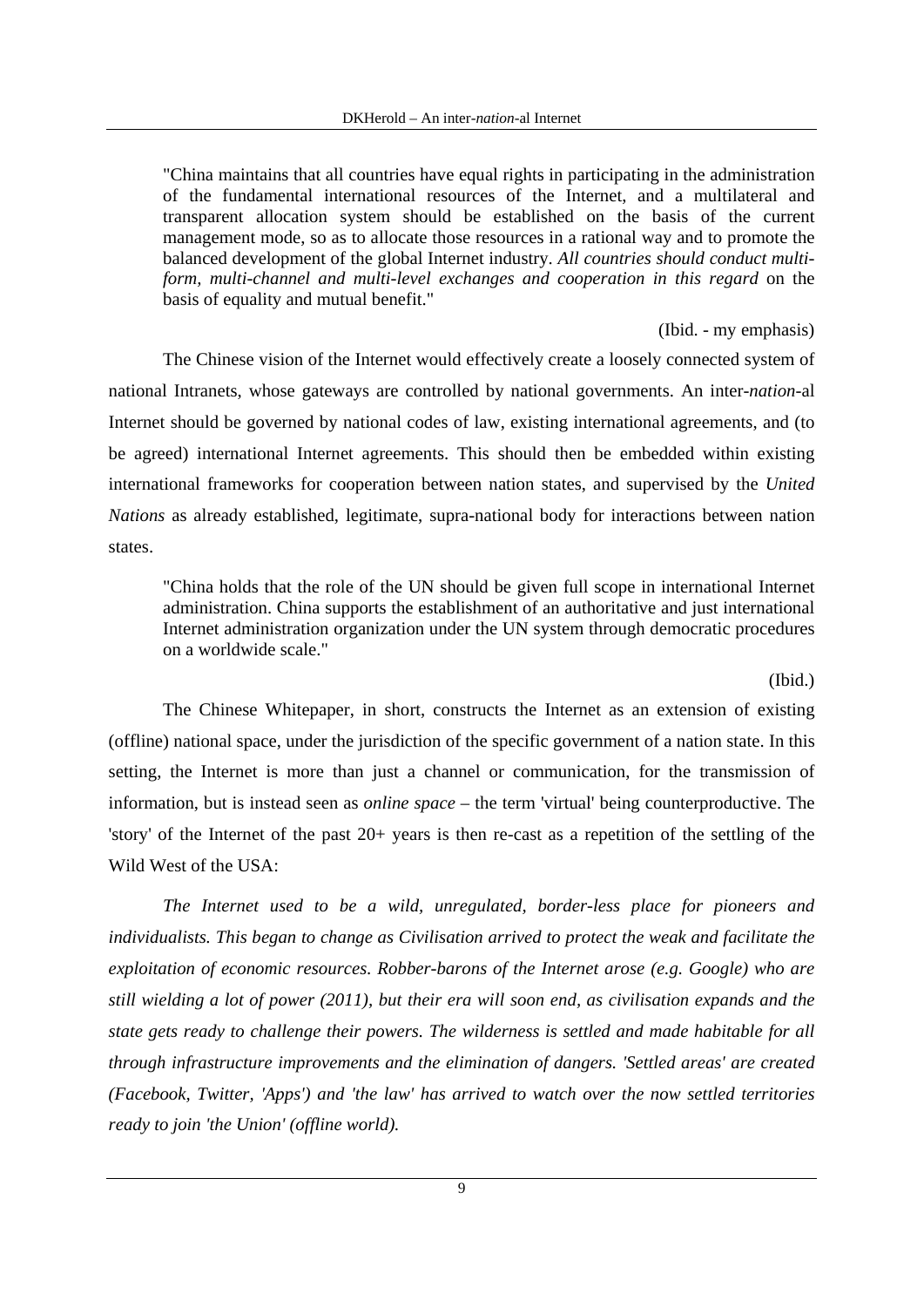#### **Imagining the Internet**

In 1983, Benedict Anderson published a book on the development of the concept of 'nationalism' and the emergence of 'nation states' that continues to be highly influential (B. R. Anderson, 1991). While a full discussion of his theses is beyond the scope of this paper, his description of the nation state provides an interesting comparison to the Internet as conceived by the Chinese state. Anderson argues that the nation state emerged as a concept in the late  $18<sup>th</sup>$ century out of the *shared imaginations* of communities of people living in specific, clearly delineated areas under the rule of one government, and sharing certain narratives about their past (1991, p. 7). The nation state was not, however, the invention of the people themselves, but rather "from the start a conscious, self-protective policy, intimately linked to the preservation of imperial-dynastic [= national] interests" (B. R. Anderson, 1991, p. 159).

During the emergence of nation-states, governments supported the creation of narratives that supported shared 'national myths' containing exemplars of 'national characteristics', e.g. 'punctuality', 'hard work', etc. in the Fairy Tales of the Brothers Grimm in Germany. In the context of the Internet, similar narratives support the increased involvement of the state in the administration of online spaces by e.g. pointing to the "development of the national economy", "people's increasing demands for information", and the creation of "e-government while enhancing the capability of governance" as the main features of the Chinese Internet, while deprecating its entertainment value or its suitability for criticising the government (Information Office of the State Council of the PRC, 2010).

New narratives are used to describe the Internet – even outside China – that suggest the involvement of the state as a logical step in the development of the Internet. The Internet is increasingly described as a dangerous place, full of "cyberspace sex offenders" (Fairfax Media, 2011), against whom Internet users should be on the constant look out (Peterson, 2011). Terrorists are using the Internet to recruit suicide bombers (Binoual, 2011), while scammers employ it to cheat more people than ever before (Conroe Police Department, 2011). Irresponsible and criminal Internet users are endangering companies (Marsden, 2011) and public safety (Jackson, 2011) through their unsupervised behaviour online, while theft (Forde, 2011) and destruction of property (Arthur, 2011) are widespread.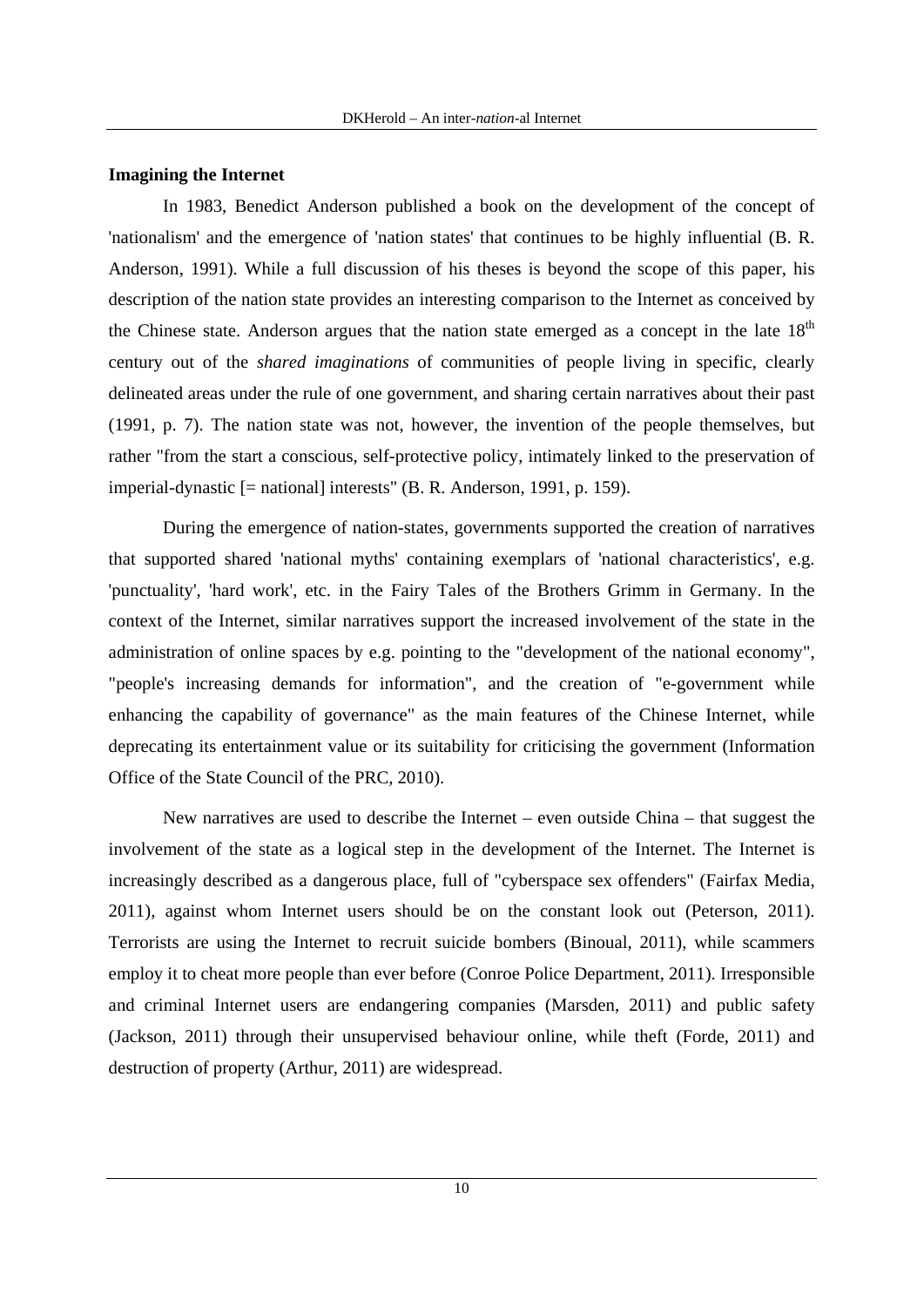The state is needed to protect its citizens online. E-commerce and e-citizens have a right to a secure environment – provided and policed by the State. Security agencies and police forces increasingly get involved in ensuring the safety of e-citizens and their legitimate online pursuits (Kaiser, 2011; Vijayan, 2011). Slowly, but inevitably (?) the global Internet, once cast as the 'last free place on earth' where anonymous web surfers could meet and interact irrespective of their age, race, gender, religion, sexual orientation, etc. is turning into the online extension of existing offline nation states and their legislative strictures.

The desire of citizens to be protected online, and the demands by companies for the enforcement of laws in cyberspace combined with the goal of nation states to control *all* territories under their power have made the splintering of the global Internet into national zones of online spaces almost unavoidable. The enforcement of laws online is only possible if the nation state can prove that specific 'areas' of the Internet are under its jurisdiction, and is difficult to 'regulate'. Users will not be allowed to choose which laws to apply to the Internet, and which ones to ignore. Freedom online, as the absence of the state, or the protection of Internet users from surveillance by the state is only possible at the cost of permitting the existence of online activities potentially distasteful to a majority of Internet users.

"It is impossible to hold onto national law successfully and not compromise the transnational openness of the Internet. […T]he transnational Internet and national laws can only be 'reconciled' either by creating a less transnational Internet or more global laws or a bit of both. The globalisation of laws allows the Internet to be retained as an open medium but occurs at the expense of peculiar national laws and values. On the other hand, making the Internet less transnational, through territorial zoning of online activity, allows national policies reflecting peculiar cultural, social and political values to be preserved but at the expense of the uninhibited freedom of transnational online communications."

#### (Kohl, 2007, pp. 253-254)

In this context, it is no longer "authoritarian governments who are aggressively blocking and censoring the Internet" who are the greatest danger to "the most powerful engine for […] the free exchange of ideas ever invented" (Cox, 2003, p. 3). Instead, 'the most powerful engine for' the change of the status of the Internet are the governments of democratic countries endeavouring to protect their citizens and national economies from harm.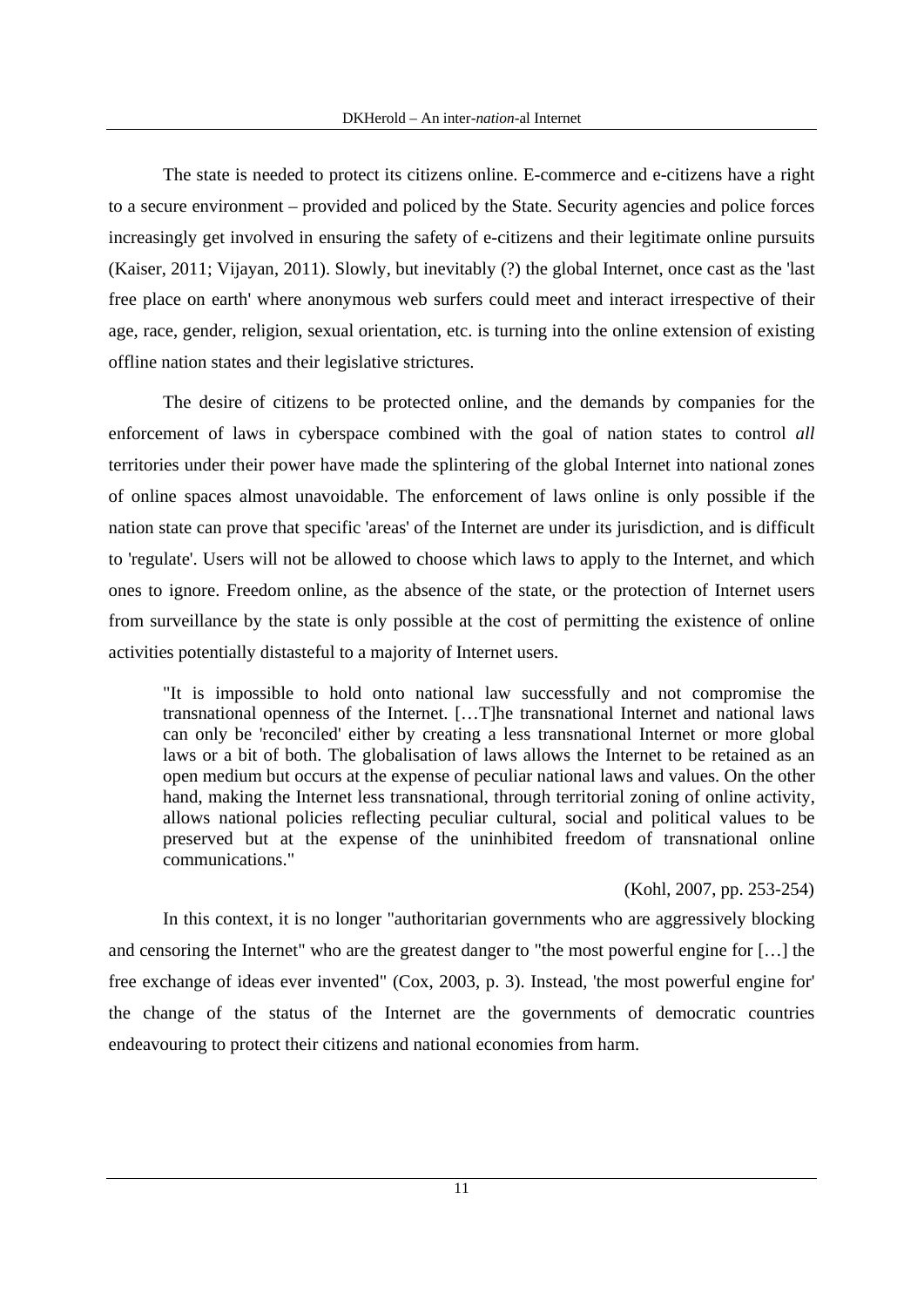#### **The Internet in 2011**

The year 2011 has seen dramatic developments towards the emergence of an Internet of Nations, although the Chinese government remains the only one to talk openly about its plans. Other governments, however, have started to admit that unsupervised Internet freedom is no longer an acceptable state. In the USA, Secretary of State, Hillary Clinton, admitted in a speech that "Internet freedom had to be balanced against a need for security from cyber-criminals and terrorists" (Sheridan, 2011), while in the United Kingdom, prime minister David Cameron announced plans to "prevent people from using" "social media […] to organise […] riots" (Keane, 2011).

Australia's government first introduced plans to censor the Internet accessible to Australians in 2009 (Moses, 2009), ostensibly targeting child pornography. The plan that was partially put into practice in 2011, though, is capable of far more comprehensive censorship, as it uses blacklists of IP addresses installed on the servers of ISPs to limit access to specific sites (Dooling, 2011) – similar to Chinese censorship of its own Internet. Opponents of the plan have argued that the whole process is not transparent enough, and that there is no clear appeals procedure in place to guarantee the protection of innocents, but this did not stop the Australian state.

In May 2011, it emerged that the European Union was harbouring similar plans, and that a proposal had been tabled in January 2011 to introduce 'border controls' on datalinks entering and leaving the European Union. According to the proposal, illicit contents from outside the EU were supposed to be blocked at these border controls (Baker, 2011) and ISPs in the EU member countries were to have received regularly updated blacklists of websites hosting illegal materials (Williams, 2011). While it is doubtful that such a plan could be implemented in the EU with the agreement of enough member countries – in particular during the current economic crisis and its attendant fights within the EU, the tabling of such a proposal indicates that the EU has shifted to a more 'spatial' understanding of the Internet, and is also 'learning' from the Chinese government's approach to the Internet.

In the USA, the year 2011 brought the plan to congress to also employ blacklists to censor the access of its citizens to certain websites. The US plan is far more ambitious than the Australian one, in that different police and security organisations are to be given the power to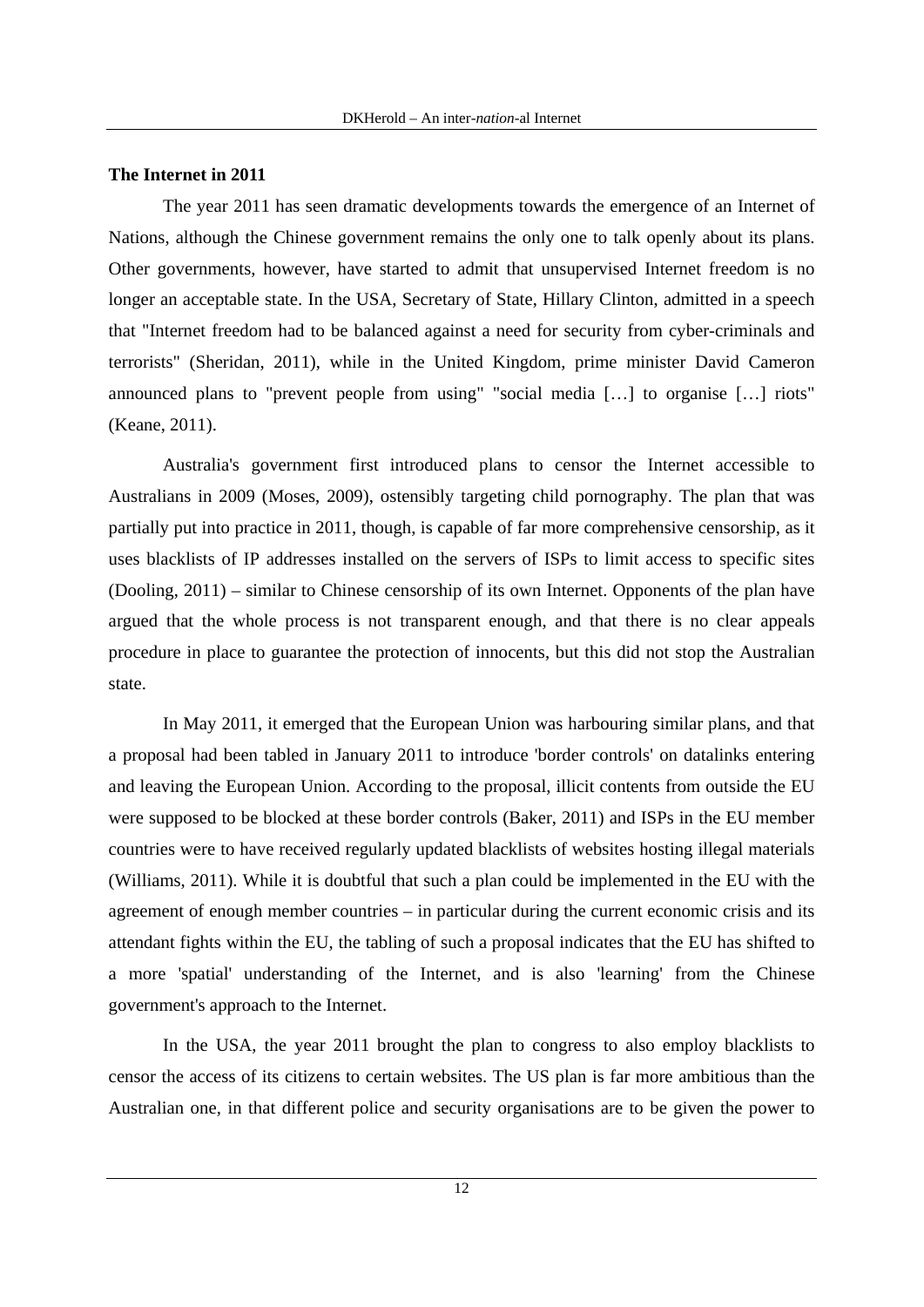add websites to this blacklist that would have to be enforced by all US-based ISPs (N. Anderson, 2011b). This would have the effect of creating a far more comprehensive and secretive censorship system than the Chinese one, which is why many individuals and organisations are protesting against its introduction(N. Anderson, 2011a).

Even more interesting for the topic of this paper is the recent announcement by the United States that they would regard a 'cyber attack' against the USA in the same way as any other 'act of war' and respond accordingly. Due to its limitations in the pursuit of such a war online, the United States would however employ its military forces for retaliation offline (Mulrine, 2011). Although the statements made by US politicians and military officers lacked clarity and would be impossible to apply in the real world (Carr, 2011), they do convey the underlying assumption that the *online* territory of the USA was to be regarded as equivalent to its *offline* territory. Both of these recent developments in the USA, taken in conjunction, serve as additional steps towards a less global, more local Internet.

As a final example of the Internet in 2011, at a meeting of the G8 in Paris, in May 2011, France's president Nicholas Sarkozy lobbied for the regulation of the Internet by national governments. In meetings between executives from several of the largest Internet companies and heads of state, he argued that online freedom might be good for online business, and should therefore be encouraged, but that Internet users and companies profiting from online commerce also needed to "hear our limits, our red lines" (Keaten, 2011). He and other policymakers wanted to strike a balance between promoting legitimate (commercial) uses of the Internet, while preventing abuses of online freedom, identifying this as one of the key challenges to governments for the next few years.

In summary, the year 2011 appears to herald an end to the unrestricted, global Internet – even in government discourses. In (conscious or unintentional?) imitation of the Chinese government and its 2010 White Paper, governments around the world are beginning to claim online spaces as a part of the territory under their jurisdiction and protection. While researchers and Internet users appear more concerned about the power of multi-national Internet companies such as Google, Apple, and Microsoft (see e.g. MacKinnon, 2008), and hope for a protection of the freedom of Internet users from those companies by national governments, the 'take-over' of the Internet by nation states appears to be in full progress – and unstoppable.

13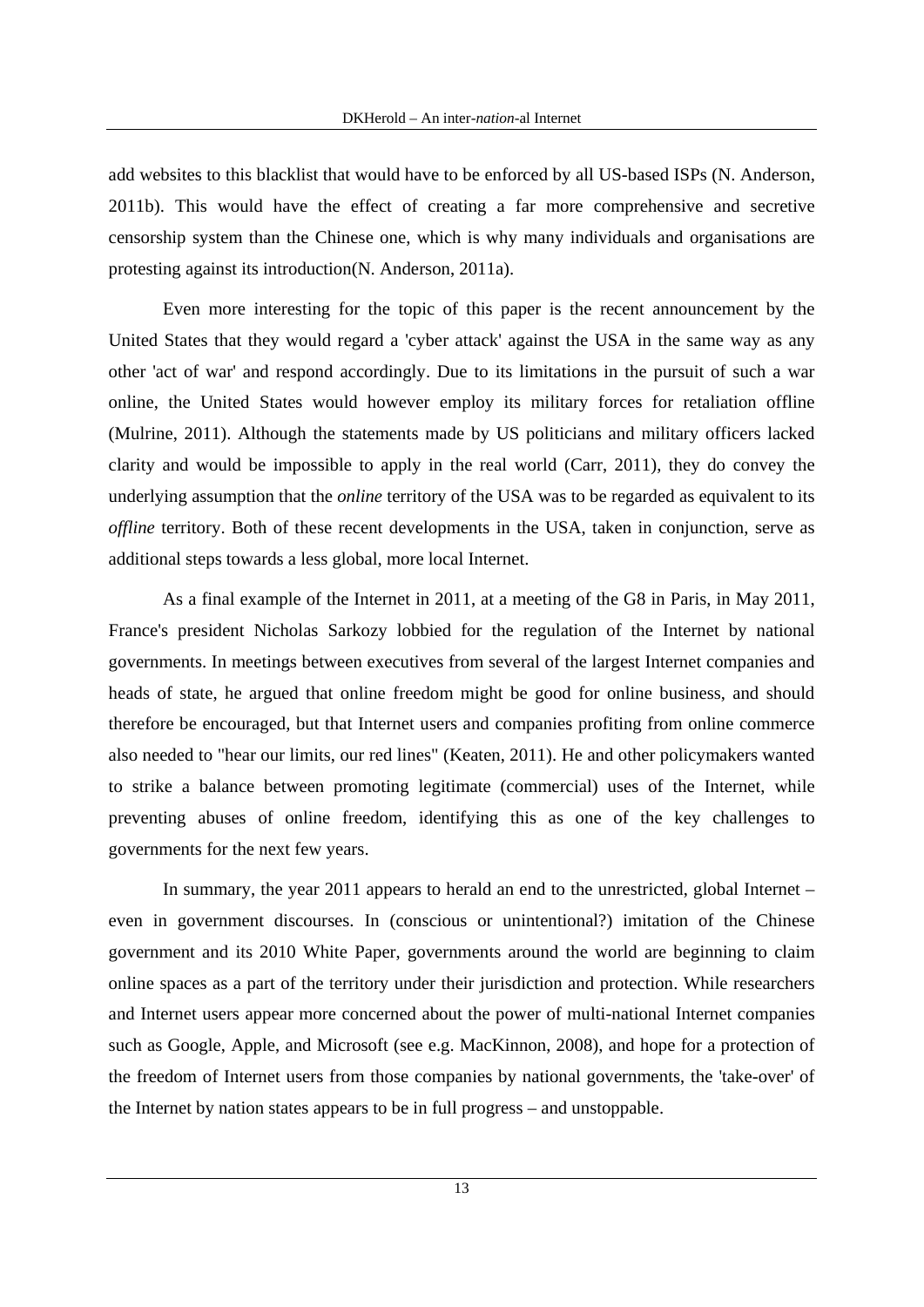#### **Musings about the future**

The future of the Internet does not appear quite as rosy and promising as just a few years ago – at least if you are a semi-proficient Internet user of the 'old school' (Lessig, 2004). The easy accessibility of most parts of 'the Internet' and the continuous sensationalist reporting on online events, developments, problems, etc. in the 'traditional' media have turned the Internet into a part of the everyday life of large segments of the populations of most countries in the world. This, in turn, has attracted the attention of governments to the Internet, and to the need to regulate this 'public space'. Whether one sees this as the power-grab of nation states or the legitimate desire of governments to protect their citizens is irrelevant. The consequences are the same, in that the previously unregulated Internet is increasingly becoming regulated. Offline differences in laws, regulations, culture, etc. are in the process projected online, thus also turning the global Internet into an interconnected network of national Intranets with locally different rules.

It is impossible to predict what might happen to 'cross-border' transfers of data in the future, but current efforts by different nation-states to introduce 'border controls' on the connections linking their online spaces to the rest of the world do not bode well. The efforts to combat illegal activities on the Internet through the scanning of all 'inter-national' data packets might hamper the free flow of information online in the same way international air-travel has become increasingly difficult, with its full-body scans, restrictions on items that can be taken along, etc. The Chinese experience shows that websites inside China load up to 10 times faster than websites outside China, resulting in a 95% of all Chinese Internet users not bothering to access the non-Chinese Internet (Roberts, 2011).

While China's treatment of the Internet has long been criticised in the non-Chinese world, and used as an example of an authoritarian government's attempt to oppress its people (e.g. Chase & Mulvenon, 2002), the developments of the past few years are beginning to erode this judgment. China's Internet appears less and less a warning to the 'freedom-loving' people of the world. Instead, the Chinese government's approach to the Internet, both in China and globally, appears to be turning into a model worth emulating for the governments of other nation states. As a result, we might all soon be accessing not the global Internet of the 1990s and 2000s, but instead the *inter-nation-al Internet* of the 2010s – China's contribution to global Internet governance.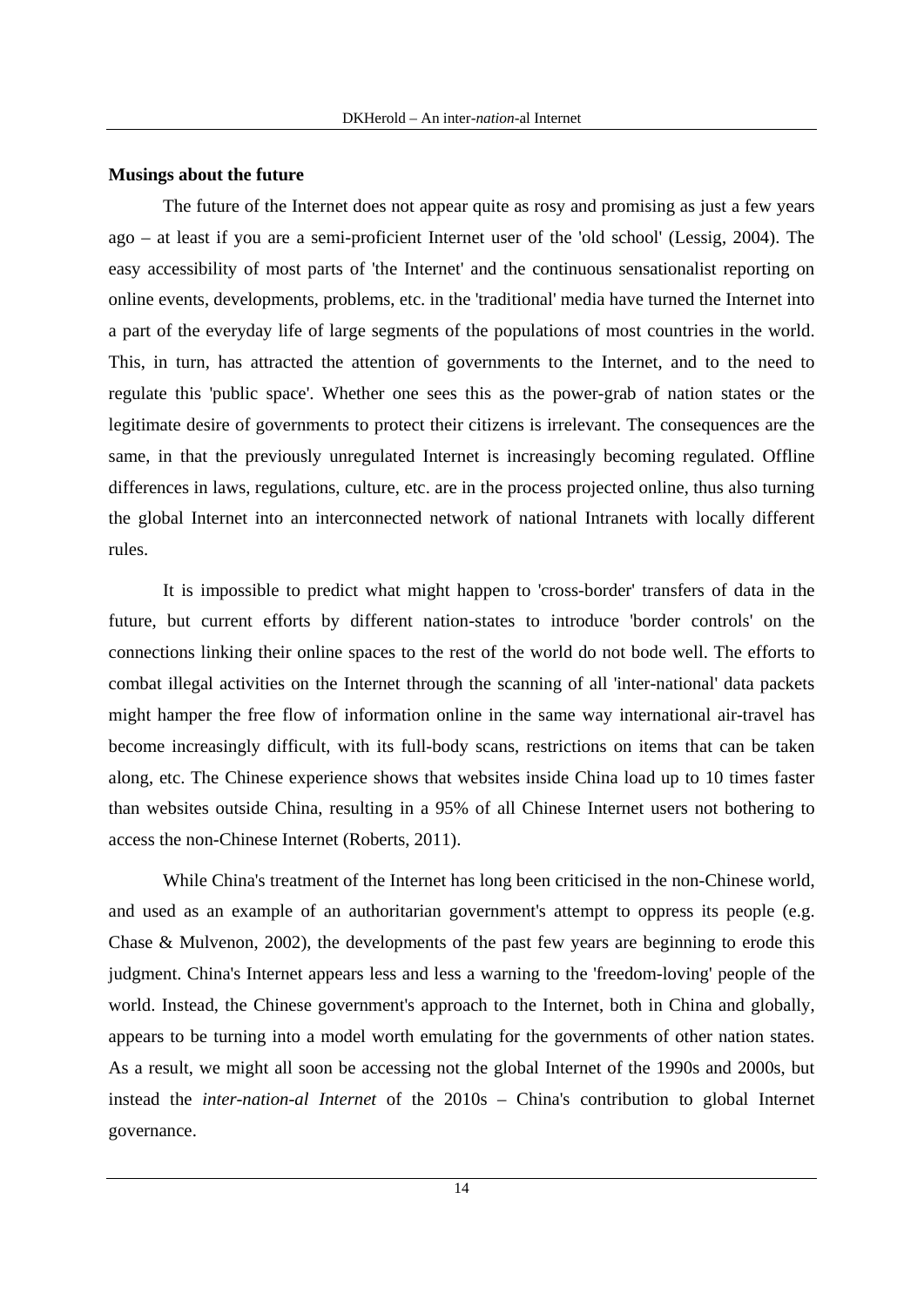### **References**

- Anderson, B. R. (1991). Imagined Communities: Reflections on the Origin and Spread of Nationalism (Revised and Extended ed.). London and New York: Verso.
- Anderson, N. (2011a). Silicon Valley Congresswoman: Web seizures trample due process (and break the law). Ars Technica Retrieved September 5, 2011, from http://arstechnica.com/techpolicy/news/2011/03/ars-interviews-rep-zoe-lofgren.ars
- Anderson, N. (2011b). Why the US needs to blacklist, censor pirate websites. Ars Technica Retrieved September 5, 2011, from http://arstechnica.com/tech-policy/news/2011/04/why-the-us-needs-tocensor-pirate-websites.ars
- Arthur, C. (2011). Interviewed: the Turkish hackers whose DNS attack hit the Telegraph. The Guardian Retrieved September 5, 2011, from http://www.guardian.co.uk/technology/2011/sep/05/dns-hackerstelegraph-interview
- Baker, J. (2011). Eurpe's 'single secure cyberspace' plan under attack. Computerworld Retrieved September 5, 2011, from http://www.computerworld.com/s/article/print/9216321/Europe s single secure cyberspace plan u nder\_attack
- Bandurski, D. (2011). Politics in the age of the microblog. China Media Project Retrieved 2011/08/22, from http://cmp.hku.hk/2011/08/02/14461/
- Binoual, I. (2011). Al-Qaeda online presence poses danger. Magharebia Retrieved September 5, 2011, from http://www.magharebia.com/cocoon/awi/xhtml1/en\_GB/features/awi/reportage/2011/09/02/reportage -01
- Carr, J. (2011). What is Cyberwar? Slate Retrieved September 5, 2011, from http://www.slate.com/id/2301253/
- Cartier, C. (2011). Frank Sfarzo, Amanda Knox-Case Blogger, Silenced by Google After Lawsuit by Italian Prosecutor Giuliano Mignini. Seattle Weekly Retrieved September 3, 2011, from http://blogs.seattleweekly.com/dailyweekly/2011/05/frank\_sfarzo\_amanda\_knox-suppo.php
- Castells, M. (2010 [1996]). The Rise of The Network Society (Second edition with a new preface ed.). Malden and Oxford:: Wiley-Blackwell.
- Chase, M. S., & Mulvenon, J. C. (2002). You've Got Dissent!: Chinese Dissident Use of the Internet and Beijing's Counter-Strategies. Washington D.C.: Rand Corporation.
- Chu, W.-C. R., & Cheng, C.-T. (2011). Cultural convulsions: examining the Chineseness of cyber China. In D. K. Herold & P. Marolt (Eds.), Online Society in China: Creating, celebrating, and instrumentalising the online carnival (pp. 23-39). London and New York: Routledge.
- Conroe Police Department. (2011). If it's too good to be true, it's probably a scam. Your Houston News Retrieved September 5, 2011, from http://www.yourhoustonnews.com/courier/news/if-it-s-too-goodto-be-true-it-s/article\_e4801a18-c375-5660-bde3-62ff0077836d.html
- Cox, C. (2003). Establishing Global Internet Freedom: Tear Down this Firewall. In A. Thierer & C. W. Crews, Jr. (Eds.), Who rules the net? Internet governance and jurisdiction (pp. 3-11). Washington D.C.: Cato Institute.
- Dooling, A. (2011). Australia Internet to censor over 500 websites. Huffington Post Retrieved September 5, 2011, from http://www.huffingtonpost.com/2011/06/22/australia-internetcensorship\_n\_882312.html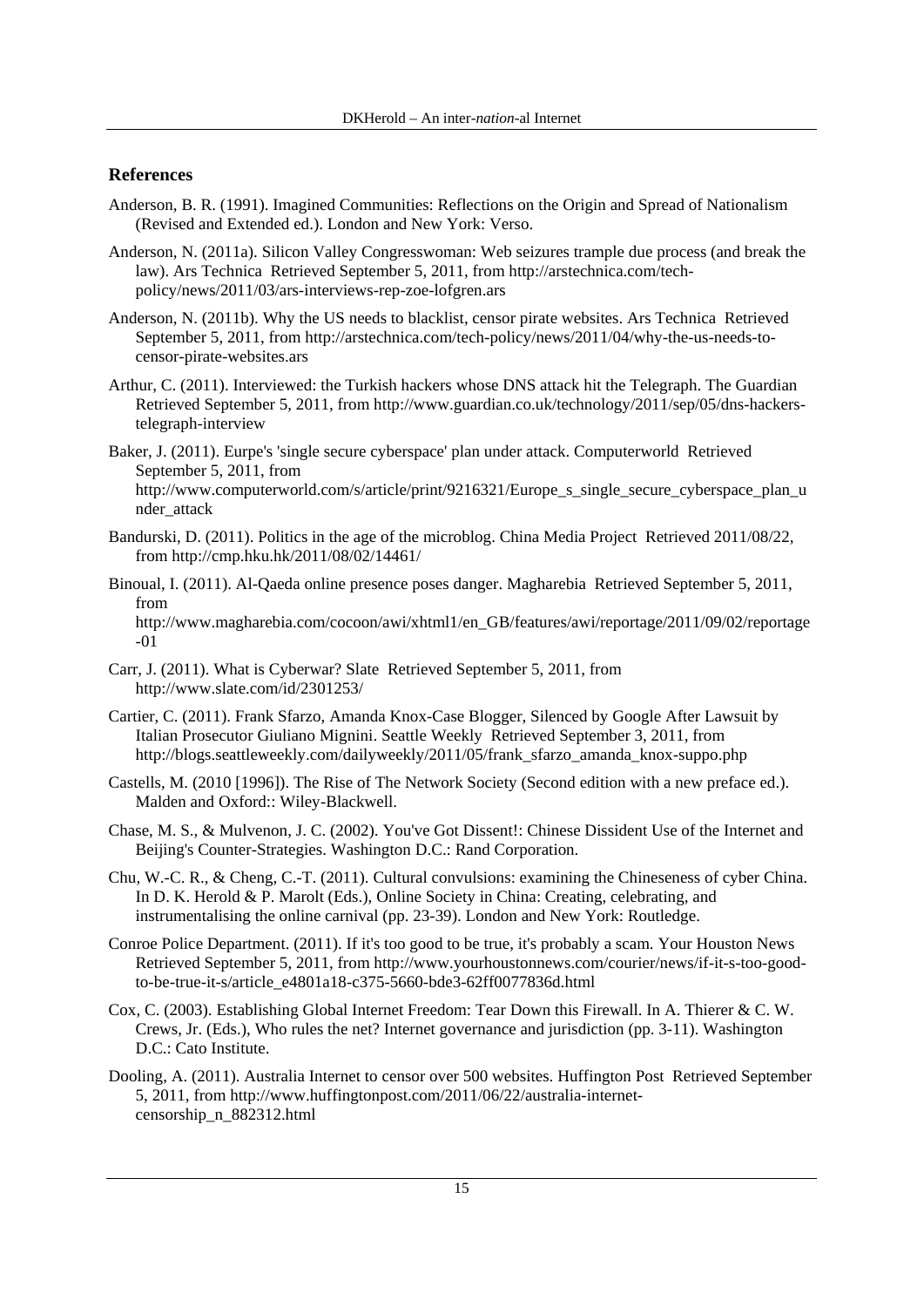- Dutton, W. H., & Jeffreys, P. W. (Eds.). (2010). World Wide Research: Reshaping the Sciences and Humanities. Cambridge, MA, and London: MIT Press.
- Enos, L. (2000). Yahoo! forced to bar French from Nazi auctions. Ecommerce Times Retrieved September 3, 2011, from http://www.ecommercetimes.com/story/3387.html?wlc=1280907310&wlc=1315032685
- Fairfax Media. (2011). FBI to support Northern Territory police in hunt for cyberspace sex offenders. Katherine Times Retrieved September 5, 2011, from http://www.katherinetimes.com.au/news/local/news/general/fbi-to-support-northern-territory-policein-hunt-for-cyberspace-sex-offenders/2281211.aspx
- Farrall, K. N., & Herold, D. K. (2011). Identity vs. anonymity: Chinese netizens and questions of identifiability. In D. K. Herold & P. Marolt (Eds.), Online Society in China: Creating, celebrating, and instrumentalising the online carnival (pp. 165-183). London and New York: Routledge.
- Fong, C. (2009). 'Sea turles' powering China's Internet growth. CNN Retrieved September 5, 2011, from http://edition.cnn.com/2009/TECH/09/30/digitalbiz.redwired/index.html
- Forde, E. (2011). Online piracy is not declining. Music Week Retrieved September 5, 2011, from http://www.musicweek.com/story.asp?sectioncode=1&storycode=1046259&c=1
- Herold, D. K. (2008). Development of a Civic Society Online? Internet Vigilantism and State Control in Chinese Cyberspace. Asia Journal of Global Studies, 2(1), 26-37.
- Herold, D. K. (2010). Nationalism vs. Democracy China's bloggers and the Western Media. In S. Yao, W. Bin, S. Morgan & D. Sutherland (Eds.), Sustainable Reform and Development in Post-Olympic China (pp. 171-189). London and New York: Routledge.
- Herold, D. K. (2011a). Human flesh search engines: Carnivalesque riots as components of a 'Chinese democracy'. In D. K. Herold & P. Marolt (Eds.), Online Society in China: Creating, celebrating, and instrumentalising the online carnival (pp. 127-145). London and New York: Routledge.
- Herold, D. K. (2011b). Netizens and Citizens, cyberspace and modern China. In D. K. Herold & P. Marolt (Eds.), Online Society in China: Creating, celebrating, and instrumentalising the online carnival (pp. 200-208). London and New York: Routledge.
- Herold, D. K. (2011c). Noise, spectacle, politics: Carnival in Chinese cyberspace. In D. K. Herold & P. Marolt (Eds.), Online Society in China: Creating, celebrating, and instrumentalising the online carnival (pp. 1-19). London and New York: Routledge.
- Information Office of the State Council of the PRC. (2010). The Internet in China. China.org.cn Retrieved 20 August 2011, from http://www.china.org.cn/government/whitepaper/node\_7093508.htm
- Jackson, P. (2011). England riots: Dangers behind false rumours. BBC News Retrieved September 5, 2011, from http://www.bbc.co.uk/news/uk-14490693
- Kaiser, T. (2011). Fedeal Agencies agree to work harmoniously for Cyber Security. Daily Tech Retrieved September 5, 2011, from http://www.dailytech.com/Federal+Agencies+Agree+to+Work+Harmoniously+for+Cyber+Security/a rticle22605.htm
- Keane, B. (2011). Back to the future with Cameron's digital riot act. Crikey Retrieved September 5, 2011, from http://www.crikey.com.au/2011/08/12/back-to-the-future-with-camerons-digital-riot-act/
- Kearney, C. (2008). U.S. arrests 8 in online sports betting operation. Reuters Retrieved September 3, 2011, from http://www.reuters.com/article/2008/01/07/us-usa-costarica-gamblingidUSN0742137820080107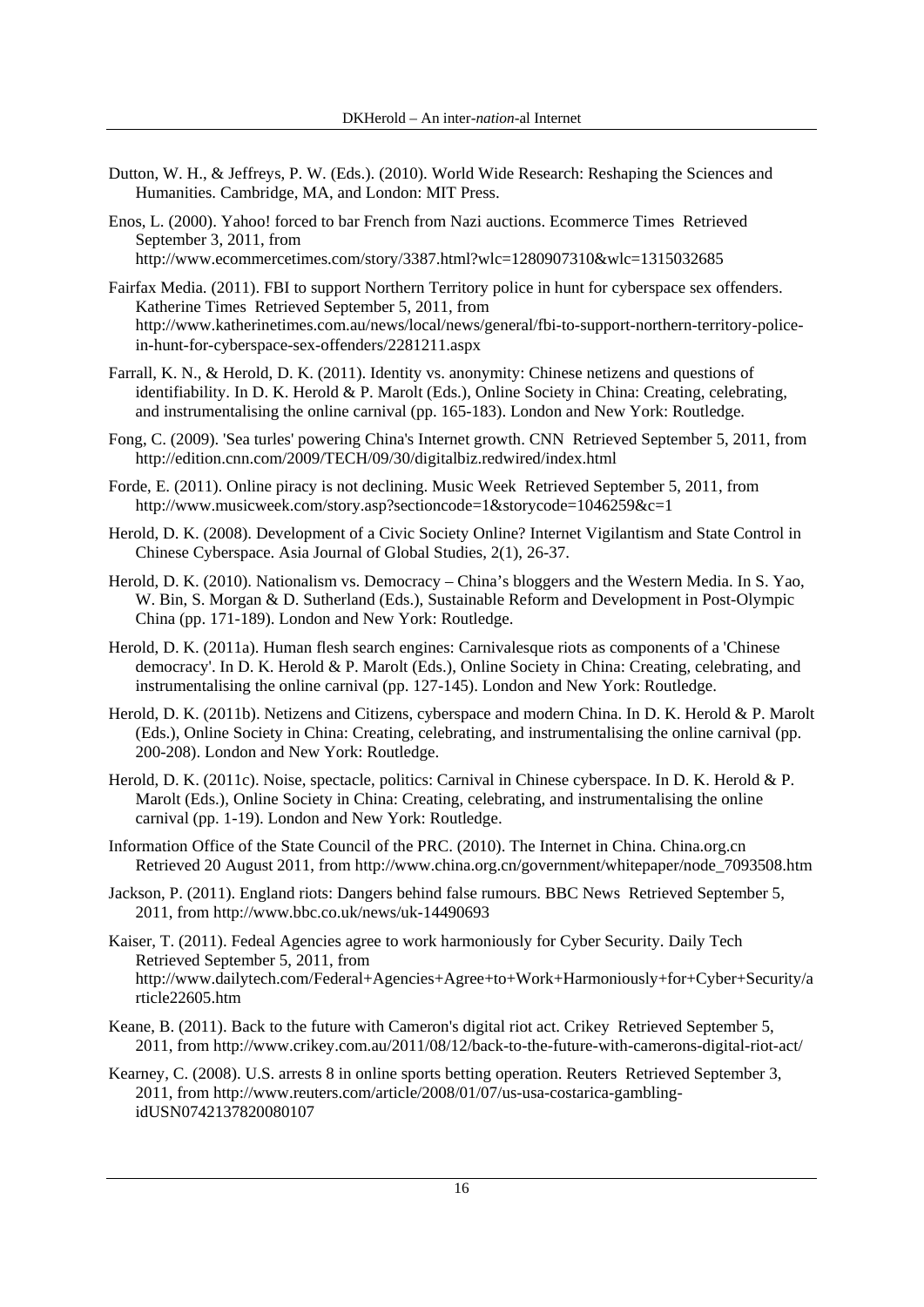- Keaten, J. (2011). Internet rules at center of 'e-G8' forum in Paris. USA Today Retrieved September 5, 2011, from http://www.usatoday.com/tech/news/2011-05-25-internet-rules-eG8\_n.htm
- Kennedy, D., & Doran, J. (2006). Gambling chiefs 'at risk of being extradited to US'. The Sunday Times Retrieved September 3, 2011, from http://business.timesonline.co.uk/tol/business/law/article690047.ece
- Kohl, U. (2007). Jurisdiction and the internet: Regulatory competence over online activity. Cambridge, New York, Melbourne, Madrid, Cape Town, and Sao Paolo: Cambridge University Press.
- Lawson, S. (2001). Judge dismisses French case against Yahoo. PCWorld Retrieved September 3, 2011, from http://www.pcworld.com/article/70323/judge\_dismisses\_french\_case\_against\_yahoo.html
- Lessig, L. (2004). Free Culture. New York: The Penguin Press.
- MacKinnon, R. (2008). Silicon Valley's benevolent dictatorship. RConversation Retrieved 22/05/2009, from http://rconversation.blogs.com/rconversation/2008/07/silicon-valleys.html
- Marsden, R. (2011). Tweet, tweet! You're fired. IOL SciTech Retrieved September 5, 2011, from http://www.iol.co.za/scitech/technology/internet/tweet-tweet-you-re-fired-1.1130243
- McCarthy, M. (2006). U.S. cracking down on offshore betting industry. USA Today Retrieved September 3, 2011, from http://www.usatoday.com/sports/2006-07-18-online-gaming\_x.htm
- Meng, B. (2011). From Steamed Bun to Grass Mud Horse: E Gao as alternative political discourse on the Chinese Internet. Global Media and Communication, 7(1), 33-51. doi: 10.1177/1742766510397938
- Moses, A. (2009). Internet censorship plan gets the green light. The Sydney Morning Herald Retrieved September 5, 2011, from http://www.smh.com.au/technology/technology-news/internet-censorshipplan-gets-the-green-light-20091215-ktzc.html
- Mu, X. (2011). Chinese microblog users become strong force to help those in need. Xinhuanet Retrieved 2011/08/22, from http://news.xinhuanet.com/english2010/china/2011-08/04/c\_131027672.htm
- Mulrine, A. (2011). You hack, we shoot: Pentagon discusses armed counterstrikes to cyberattacks. The Christian Science Monitor Retrieved September 5, 2011, from http://www.csmonitor.com/layout/set/print/content/view/print/399024
- Peterson, J. (2011). Internet danger can be reduced. News-Leader Retrieved September 5, 2011, from http://www.news-leader.com/article/20110821/LIFE/108210326/Internet-danger-can-reduced
- Roberts, H. (2011). Local control: About 95% of Chinese web traffic is local. The Berkman Center for Internet & Society Retrieved September 5, 2011, from http://blogs.law.harvard.edu/hroberts/2011/08/15/local-control-about-95-of-chinese-web-traffic-islocal/
- Ryan, D. J. (2010). Privacy trumps freedom in Italy as Google execs prosecuted. The Business Law Blog Retrieved September 3, 2011, from http://www.dryanlaw.com/privacy-trumps-freedom-in-italy-asgoogle-execs-prosecuted/
- Sheridan, M. B. (2011). Clinton calls for 'serious conversation' about Internet freedom. Washington Post Retrieved September 5, 2011, from http://www.washingtonpost.com/business/economy/clinton-callsfor-serious-conversation-about-internet-freedom/2011/02/15/AB0aUoQ\_story.html
- So, S., & Westland, J. C. (2010). Red Wired: China's Internet Revolution. London and Singapore: Marshall Cavendish.
- Vijayan, J. (2011). DHS warns of planned Anonymous attacks. PCWorld Retrieved September 5, 2011, from http://www.pcworld.idg.com.au/article/399615/dhs\_warns\_planned\_anonymous\_attacks